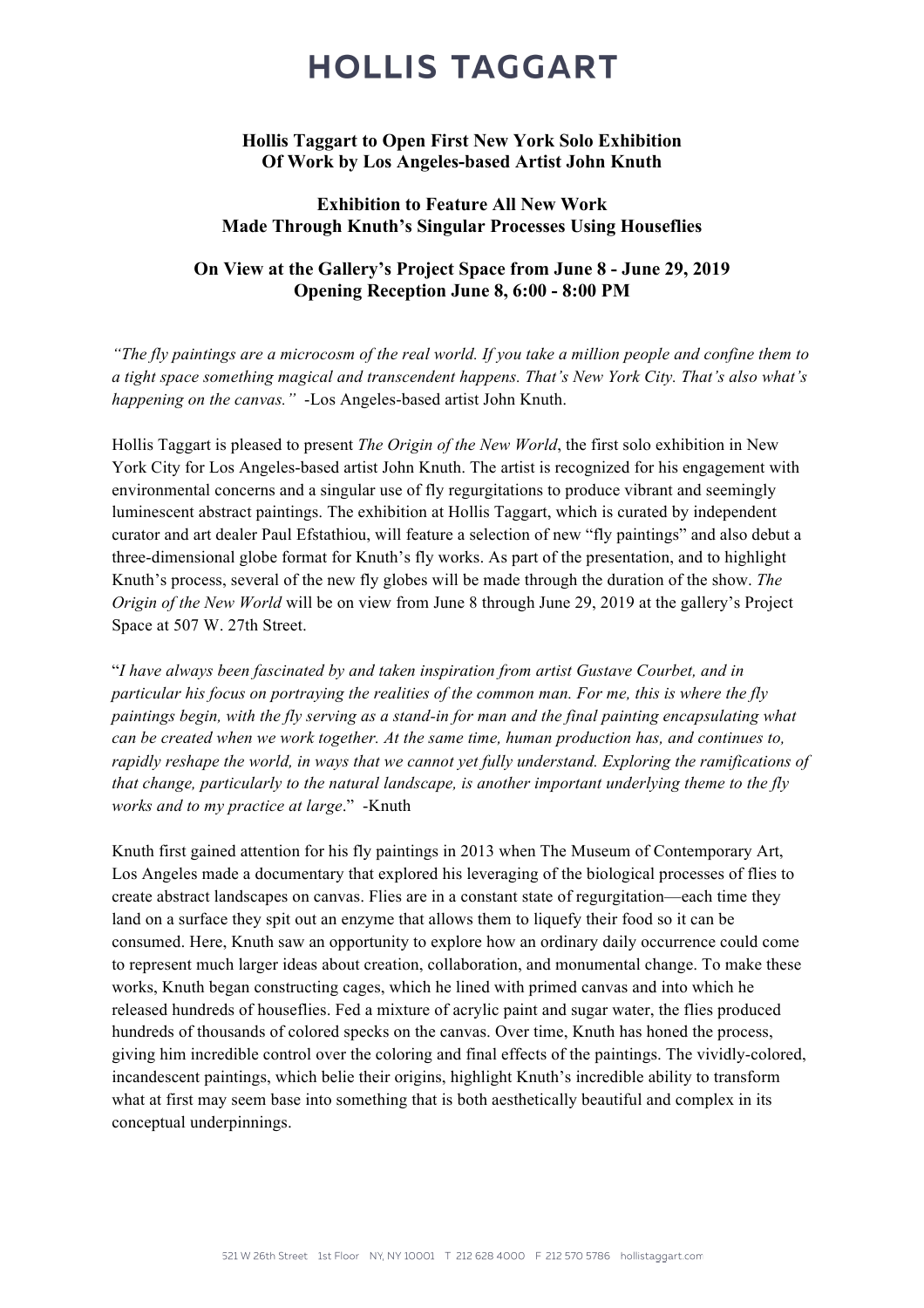# **HOLLIS TAGGART**

*"I live in Los Angeles, so I spend a lot of time in the car. It gives me a lot of time to think, but also to look out at the metropolis that is my adopted city. I see how as the city continues to build and expand, we are altering the landscape. We're creating something new but we're also leaving a scar. There's a fine line between the beauty of innovation and the decay that it can and does reap. The fly paintings are about the mark, literally and metaphorically. Singularly, one fly speck doesn't mean much, but together—there's an impact, whether good or bad."* -Knuth.

For *The Origin of the New World,* Knuth took his inspiration from New York, in particular the many waterways that surround the city and that have made it an essential global hub. As such, the color palette for the show is largely based in hues of blue, with shimmering, metallic undertones to mark the light and structure of the city. The exhibition will feature new large-scale paintings—some of the largest that Knuth has ever created—as well as several three-dimensional globes, which represent a new format for the artist's fly work. The globes are a clear and direct reference to the earth; their blue coloring connoting large expanses of water. Conceptually, the show captures the tension between the natural and the man-made, and the ongoing changes to both.

*"With the globes, I wanted to bring a new format to the approach and dialogue with which I'm engaging. In this case, it's very literal. We are irreparably changing the earth. With every shining, gleaming new structure we erect, we are changing the climate, the environment, the landscape. I am using an abstract process, but the message is direct. And it needs to be, because there is an increasing sense of desperation. I certainly feel it. So, while I'm dealing a lot with process and its transformative capacity, I'm really most interested in the realities of our world."* -Knuth.

#### About John Knuth

John Knuth (b. 1978) challenges traditional notions of art making by creating aesthetically stunning works through indelicate techniques. Knuth's vision is to take something traditionally regarded as base, and to make it into something magnificent and in doing so engage with broader cultural dialogues. In addition to the fly paintings, Knuth has created works with distress flares, metallic space blankets, and Mylar sandbags. Knuth's recent solo exhibitions include *The Silver Scenery* at NewStudio Gallery, Minneapolis, MN; *The Distorted Landscape* at Marie Kirkegaard Gallery, Copenhagen, DK; *Lake of Fire* at Andrew Rafacz, Chicago, IL; *Powerplant* at Brand New Gallery, Milan, Italy; *Base Alchemy* at 5 Car Garage, Santa Monica, CA; and *Fading Horizon* at Human Resources, Los Angeles, CA. His works have also recently been included in group shows at The National Arts Club, New York, NY; Hollis Taggart, New York, NY; Steve Turner, Los Angeles, CA; University of Buffalo Art Museum, Buffalo, NY; International Print Center, New York, NY; Speed Art Museum, Louisville, KY; MassArt, Boston, MA; Los Angeles County Museum of Art, Los Angeles, CA; and the Minneapolis Institute of Art, Minneapolis, MN. He received an MFA from the University of Southern California and a BFA from the University of Minnesota. He lives and works in Los Angeles.

#### About Paul Efstathiou

Paul Efstathiou has worked for nearly 17 years as an art dealer and independent curator. From 2004 through 2016, he ran PTE Fine Arts, an arts consultancy and showroom, in partnership with his brother, Eric Efstathiou. In 2016, he established the exhibition series Highlight Curated, as a means of bringing new attention to and advancing the careers of contemporary artists with whom he's developed deeply-rooted and long-lasting relationships. Efstathiou has produced five Highlight Curated exhibitions to-date, including three with Hollis Taggart, and featured the work of more than